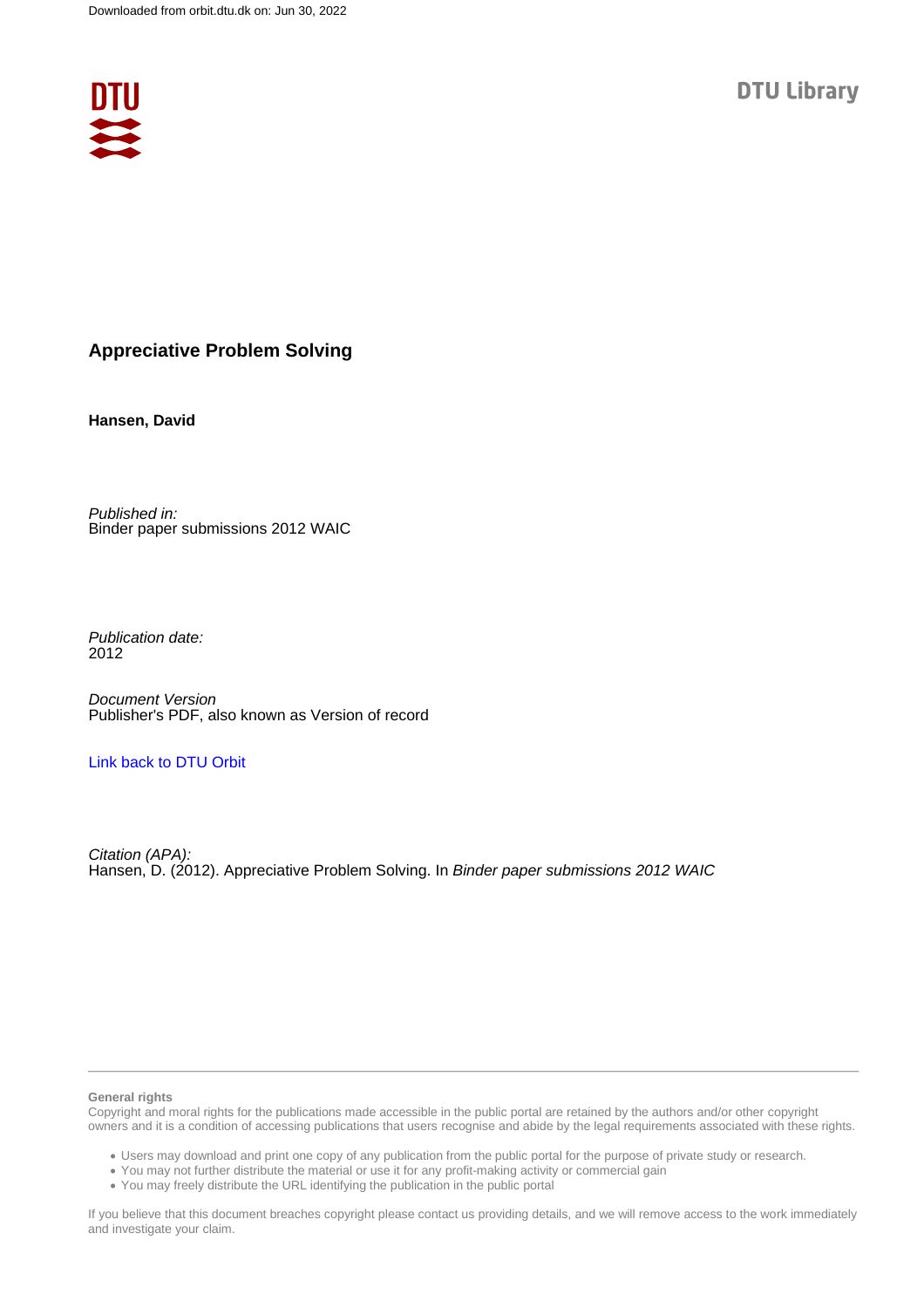

# **BINDER PAPER SUBMISSIONS 2012 WAIC MAY 2012**

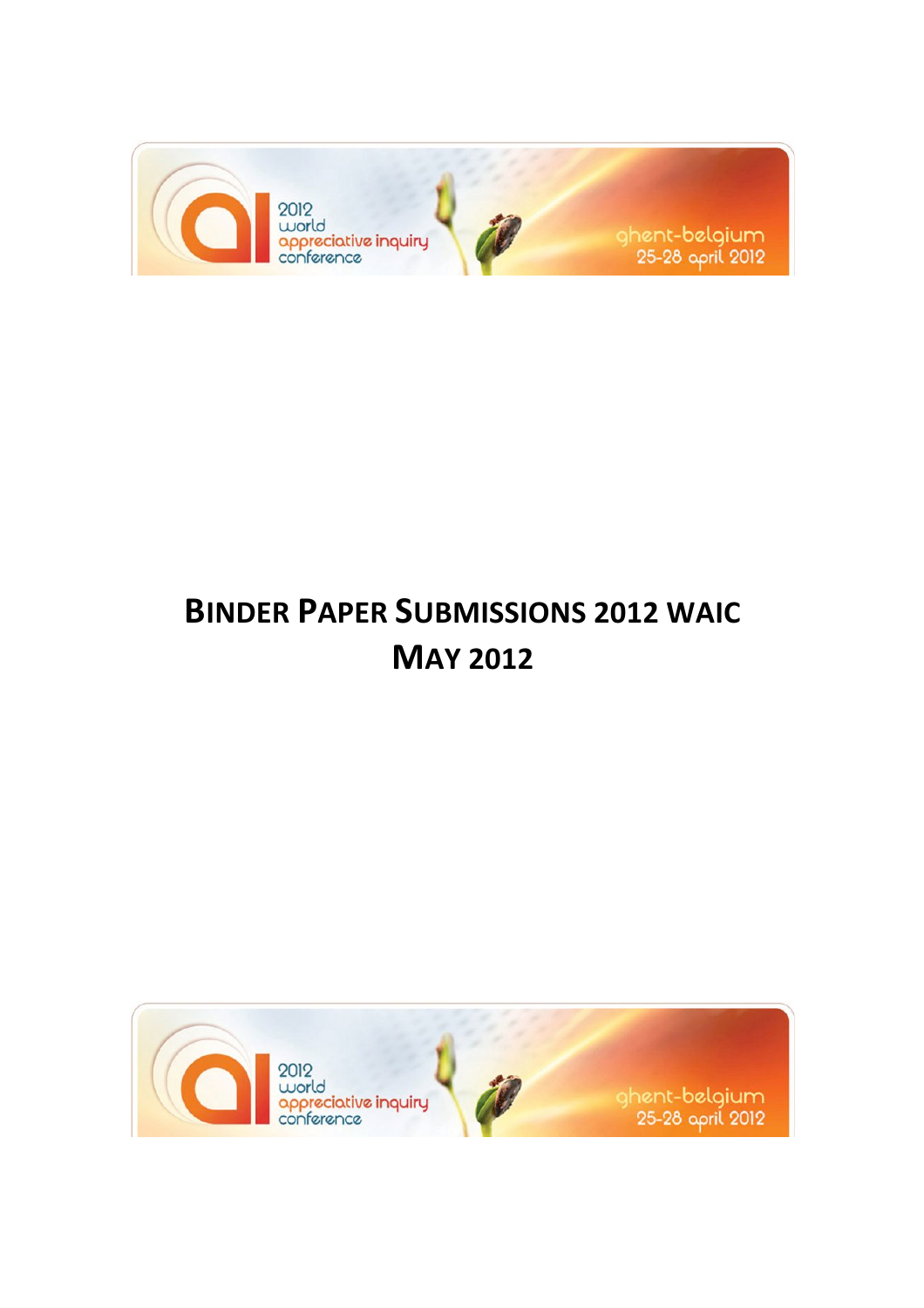## **Appreciative Problem Solving**

### David!Hansen

*Department) of) Management) Engineering,) Technical) University) of) Denmark,) Building) 424, DK-2800 Kgs. Lyngby, Denmark. E-mail: davh@dtu.dk Resonans A/S, Hauser Plads 32 2.sal, DK-1127 Copenhagen K, Denmark, E-mail: dh@resonans.dk* 

#### **Abstract**

Many industrial production work systems have increased in complexity, and their new business models compete on innovation, rather than low cost. At a medical device production facility committed to Lean Production, a research project was carried out to use Appreciative Inquiry to better engage employee strengths in continuous improvements of the work system. The research question was: "How can Lean problem solving and Appreciative Inquiry be combined for optimized work system innovation?"

The research project was carried out as a co-creation process with close cooperation between researcher and participants and was documented by qualitative methods.

This paper presents an academic literature review on Appreciative Inquiry and problem solving for continuous improvements that did not reveal successful attempts in combining the two. Both the literature and the empirical study showed one of the main challenges to be to connect the two different thinking modes in the daily practice. The empirical study found both approaches useful for creating continuous improvements of the work system and identified different practices of combining them. From the empirical study, the paper identifies three approaches to work system innovation and discusses how Appreciative Inquiry, Problem Solving, and the combination 'Appreciative Problem Solving' can be used to optimize continuous work system innovation. These findings add to the theoretical foundation of the emerging field of Strength-based Lean.

Keywords: Appreciative Problem Solving, Appreciative Inquiry, Problem Solving, Strengthbased Lean, Work System Innovation, Success Expansion.

#### **The Emergence of Strength-based Lean Production**

Industrial production work systems have been increasing in complexity for a long time (Wiendahl & Scholtissek, 1994), mainly due to increasing automation, need for specialized knowledge, and change frequency to fit new product development. In order to compete, some production facilities are using new business models that focus on their ability to create innovation rather than low cost for mass production (Johansen & Riis, 2005).

This study was initiated at the production facility Novo Nordisk Device Manufacturing and Sourcing that were 'ramping up' new production for medical devices. The business plan is based on the ability to create new work processes and get new equipment to operate while producing efficiently. This business plan implies a lot of technical problems and improvement challenges in the daily work. Novo Nordisk, which the facility is a part of has committed to Lean Production (Womack & Jones, 2003; Liker, 2004) and has worked intensely with this approach since 2003.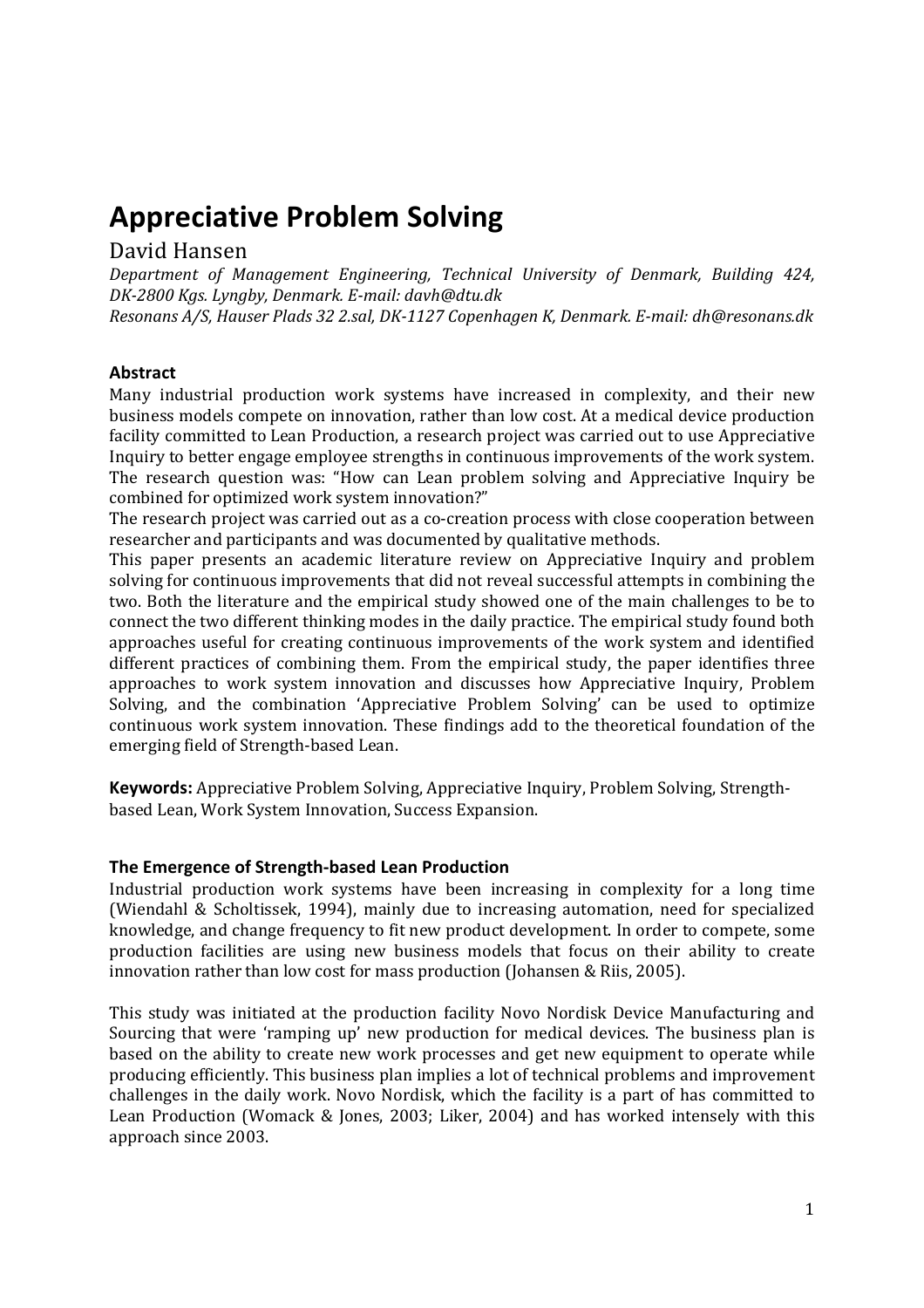In 2005 the facility experienced a very high employee absence and low productivity. After being prompted by the surprising question "if your facility is an ultimate success in two years, how does it look?", the managers realized the problems were due to the employees' expectations and fear. They expected a closing down of the facility after phasing out their current product. The facility management then decided to initiate a project to create change by using an Appreciative Inquiry approach to engage the entire system in addressing the problem by turning it into a burning dream instead of a burning platform. They used a variant of the Appreciative Inquiry Summit (Ludema et al., 2003) to engage the whole facility in creating the dream of being 'most wanted as facility and employees' and starting up initiatives to achieve this dream. By using a strength-based approach they managed to turn around the situation and lower the absence with 50 %, raising productivity with 44 %, and cutting costs pr. product by 17 %. The ultimate success was realized when they succeeded in attracting a new product for production ramp up two years later (Kongsbak, 2010).

After having experienced Appreciative Inquiry successfully at the strategic level with the whole system, the factory management had a desire to make this approach useful in their daily operational work. The challenge was to combine it with Lean, which the company was committed to. The question was therefore: "How can strength-based approaches such as Appreciative Inquiry be integrated in the daily work processes in a company committed to the Lean production system?" This question lead to a multi-year research project on Strengthbased Lean in collaboration between Novo Nordisk, the involved consultancy Resonans A/S, and the Technical University of Denmark.

The purpose of the project can be illustrated by a quote from the production director: "When technical problem solving for process improvement is in the core of our work processes it is easy to fall back to a deficit-focused mindset that does not foster effective collaboration." They wanted to create the collaborative engagement and creativity that they had experienced Appreciative Inquiry could create. At the same time, the Lean problem solving approach with root cause analysis was experienced as very valuable. They needed systematic problem solving to create the continuous improvements that were the foundation for the new product ramp up business plan at the facility. Systematic problem solving was a core strength they wanted to build on. The solution was therefore not to substitute it with Appreciative Inquiry but to find out how to incorporate both thinking ways into the daily work with problem solving and continuous improvements. This is where this research story begins.

#### **A\*Desire to\*Bridge\*Two\*Paradigms**

The challenge was that Appreciative Inquiry and Lean have quite different thinking processes, languages, and assumptions. But a look into their basic principles reveal that they are not contradictory, but rather address different things: The Appreciative Inquiry principles are change principles describing how to create positive change and the Lean principles are operation principles describing how an effective and efficient Lean work system should operate. The basic principles are summarized in table 1 (Cooperrider et al., 2008; Womack & Jones, 2003).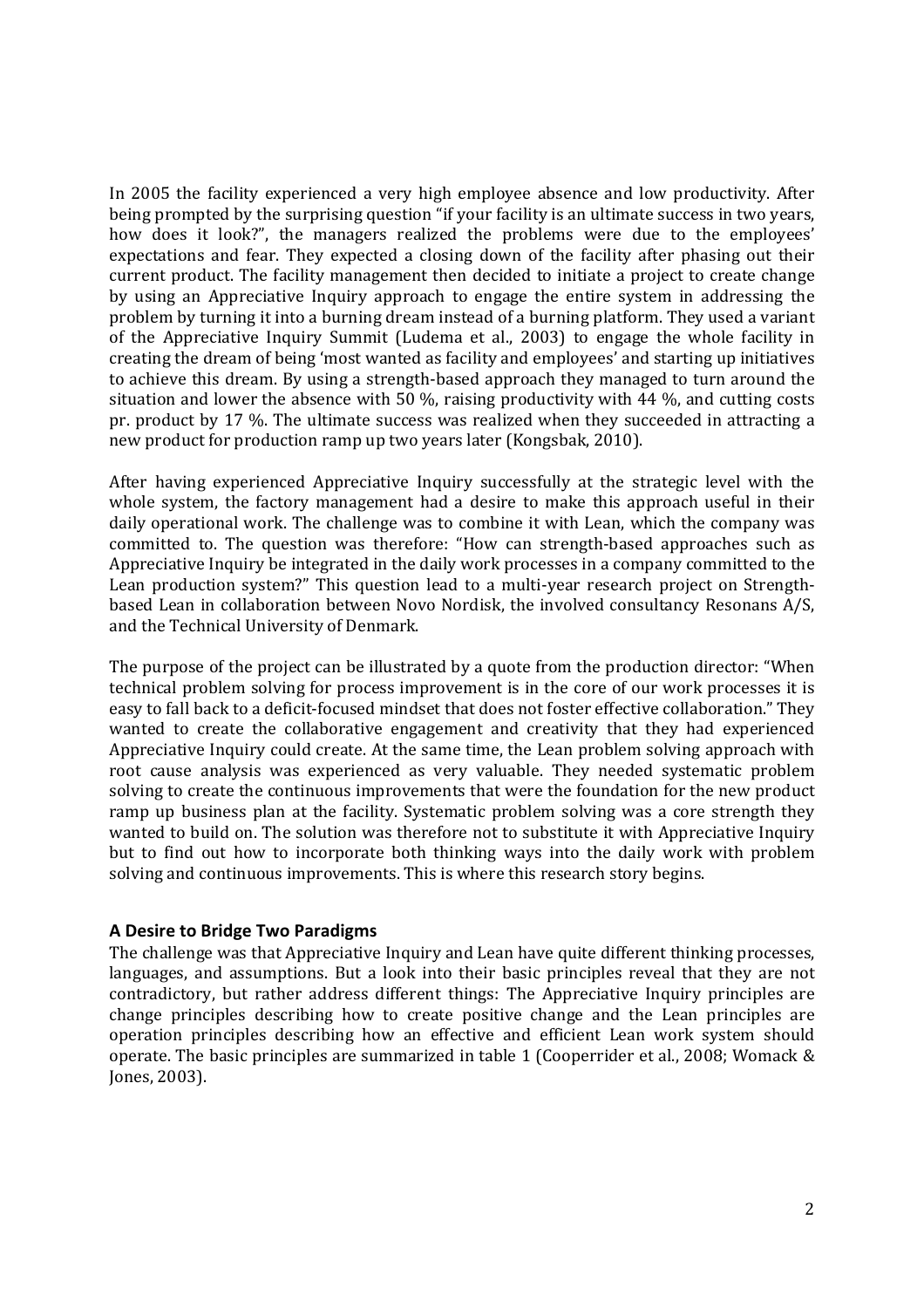Table 1: Basic principles of Appreciative Inquiry and Lean.

| <b>Change principles</b>      | <b>Operation principles</b>                |
|-------------------------------|--------------------------------------------|
| The constructionist principle | Create value for the customer              |
| The simultaneity principle    | Visualize the value stream                 |
| The poetic principle          | Create flow in the value-creation          |
| The anticipatory principle    | Use pull from the customer                 |
| The positive principle        | Seek perfection by continuous improvements |

The challenge of combining the two is thereby not their basic principles, but rather the different assumptions and basic approaches. Examples of some differences are summarized in table 2 (inspired by Hansen & Shaked, 2012).

**Table 2: Typical approaches in Appreciative Inquiry and Lean.** 

| Approach to create        | Lean                       | <b>Appreciative Inquiry</b>    |
|---------------------------|----------------------------|--------------------------------|
| value for customer        | Eliminate waste            | Look for and grow value        |
| efficiency and flow       | Remove bottlenecks         | Identify and expand best       |
|                           |                            | practice                       |
| effectiveness and quality | Reduce defects             | Study<br>and learn<br>from     |
|                           |                            | perfection for the customer    |
| continuous improvements   | Identify problems, analyze | Identify<br>best<br>practices. |
|                           | root causes, and fix them  | explore success factors, and   |
|                           |                            | dream & design to improve      |

An example of the typical built-in assumptions in Lean is illustrated by Staats & Upton (2011) in a project of introducing Lean to knowledge work. After identifying a potential for improvements due to unproductive employees, the authors stated that the remedy for improvement was asking why-questions: "Instead of assuming that the approach used for a *process is right, assume that it's wrong.* [...] Why am I attending this meeting? Why am I filling *out this report? Why am I standing at the printer?"* (Staats & Upton, 2011)

The example shows the typical implicit assumption in Lean behind improvement: To improve, you need to look for what is wrong, and then fix it. In Appreciative Inquiry the corresponding assumption would be: The first questions asked begin the change, so inquire into the best of what already is instead of analyzing causes of unwanted action, then, identify a positive vision to guide the improvement.

These, and other explicit and implicit assumptions that differ between Lean and Appreciative Inquiry makes it hard to identify how to approach the daily work when having a desire to use both thinking ways. Their approaches are different, but both can be effective in creating improvements and transformation (Bushe, 2005; Liker, 2004).

The field of Strength-based Lean is emerging from the potential in bridging the two paradigms, not just substituting one with the other. Since both approaches are based on creating change and learning, the topic for this study was chosen to be continuous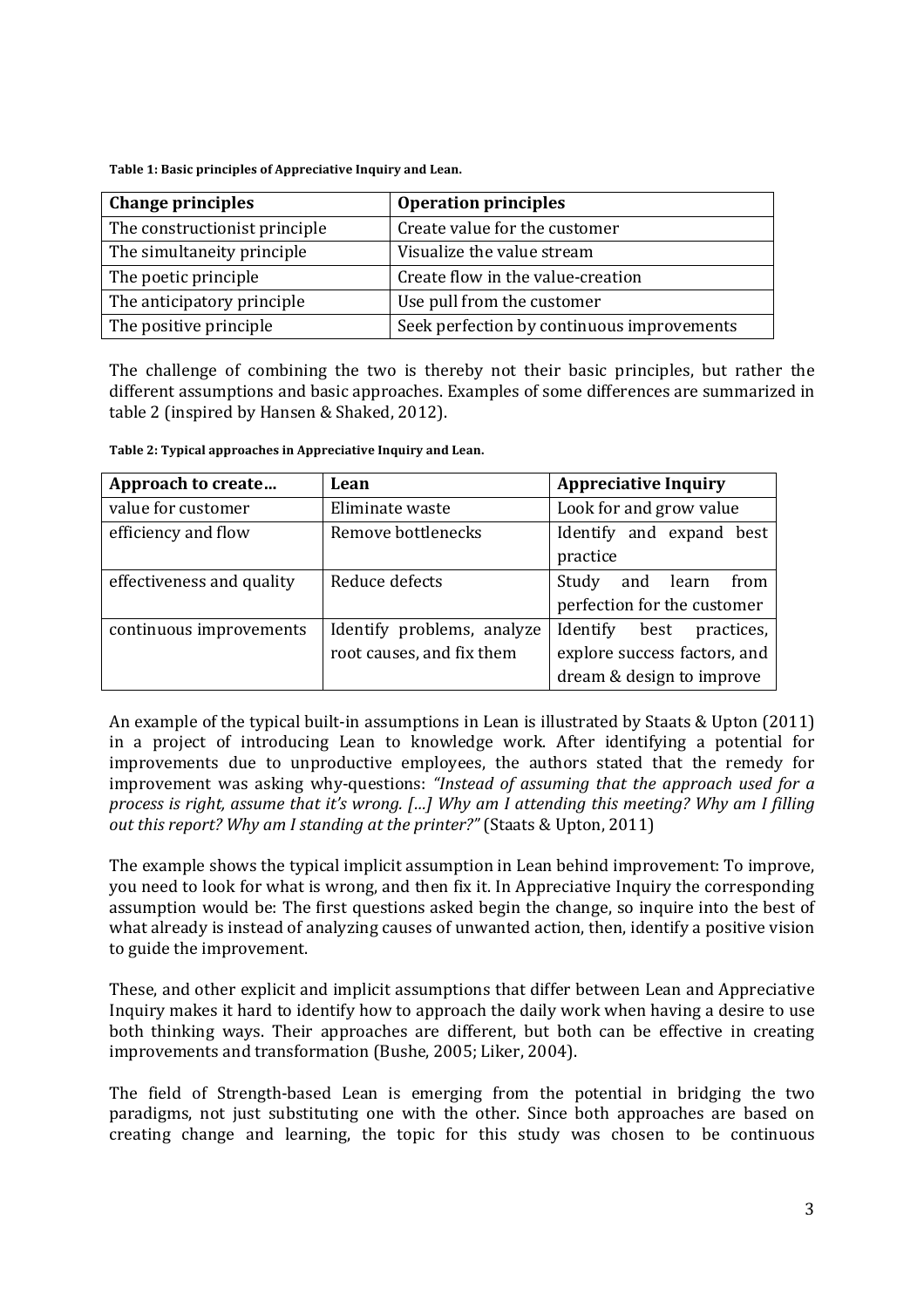improvements (Barrett, 1995; Liker, 2004). While this topic represents difference in approaches, it could be a good opportunity to create a bridge at the conceptual level. Liker  $(2004)$  describes continuous improvement and learning by problem solving as one of four central themes in Lean. The research question was then formulated: "How can Lean problem solving and Appreciative Inquiry be combined and used for continuous improvements?"

The goal of the study was to understand how to combine the two in practice to give applicable advice to the production facility.

#### **Two Different Improvement Approaches**

The practical problem solving process in Lean is visualized by Liker  $(2004, \text{pp. } 256)$  as shown in figure 1. As the model shows, the approach is based on cause and effect investigation. The process can be simplified to three stages: Understand the concern (steps 1-3), investigate the root cause (step 4), and implement the countermeasure (steps 5-7). The visualization and metaphor for problem solving is a funnel of gradually narrowing the focus until the 'correct' cause is found, and then investigated by using why-questions. As step 7 states, a solution is not in place until it is standardized and confirmed by evaluation.



**Figure** 1: Lean practical problem solving process (Liker, 2004 pp. 256).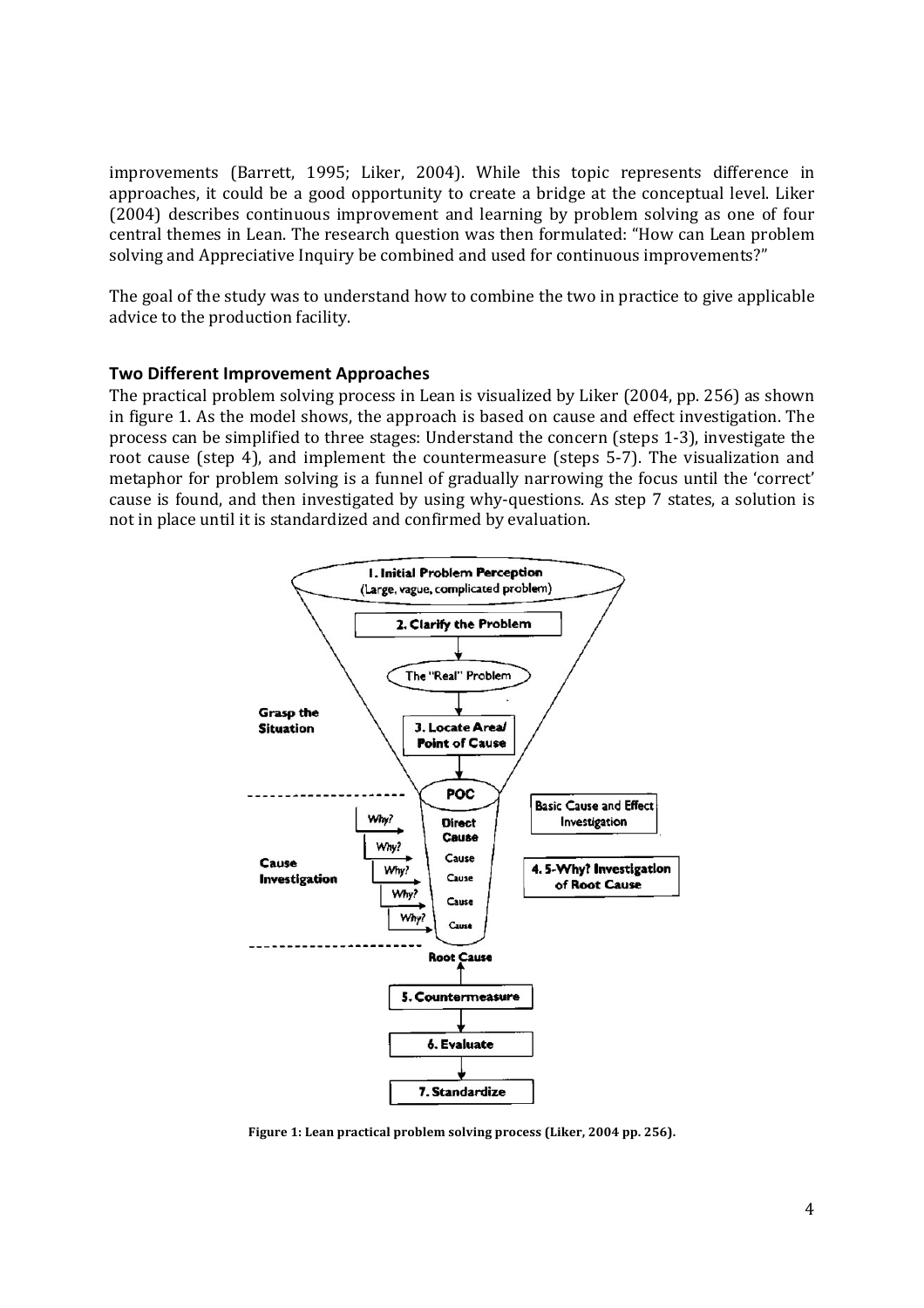Continuous improvement is called *Kaizen* in the Japanese Lean terminology, and is either performed in Kaizen event workshops or directly at the shopfloor where daily problems are identified and problem solving used to create continuous improvements. In the Lean literature continuous improvement should create learning, both individual learning by selfreflection and organizational learning by involving stakeholders and building consensus during the process (Womack & Jones, 2003). Three central Lean keywords for problem solving are (Liker 2004):

- *Cenchi Genbutsu:* Go and see the real thing in action to understand and act.
- *a Nemawashi*: Make decisions slowly with consensus by involving stakeholders in considering options and rapid implementation.
- *Alansei:* Self-reflection on actions, spirit and attitude.

The concept of Japanese Hansei is described as a process where "*when you do something wrong, at first you must feel really, really sad. Then you must create a future plan to solve that problem and you must sincerely believe you will never make this type of mistake again.*" (Liker 2004, pp. 257). Lean problem solving is based on removing problems by rational investigating of the root cause, and in Japanese culture, sadness may be a necessary step for creating improvement and learning.

The process for creating change in Appreciative Inquiry is taking a different approach. It is based on the following five principles briefly introduced here (Cooperrider et al. 2005):

- The constructionist principle states that reality is socially constructed by multiple perceptions and inquiry into imagination is necessary to create change.
- Fig. The simultaneity principle states that the questions asked begins the change and inquiry cannot be isolated from implementation.
- Fig. The poetic principle states that organizations are continuously re-interpreted and reconstructed by the narratives told and what is given focus grows.
- Figure 2. The anticipatory principle states that actions are guided by images of the future.
- The positive principle states that positive thinking provides energy for creating change.

The Appreciative Inquiry approach to change is based on creating a momentum from the best of what already is and gives life, and by creating positive future images to move toward. The simultaneity principle implies that it may be more rewarding to ask for strengths in the system to build on instead of investigating root-causes of undesired action. The poetic principle argues that a chosen focus grow with the re-interpretation of the organization and it may therefore be more rewarding to re-interpret and strengthen the situations where the system is most alive instead of where it is least effective. The anticipatory principle states that guiding future state imaging are important in order to create effective action and change. These principles are conceptualized in the 4D model, a widely used process, as shown in figure 2 (Cooperrider, 2005, pp. 30). In some versions it includes a fifth D: Definition of an affirmative topic choice.

Appreciative Inquiry change is based on growing strengths by positive future images in a positive environment in order to create transformational change, and a positive environment is considered necessary.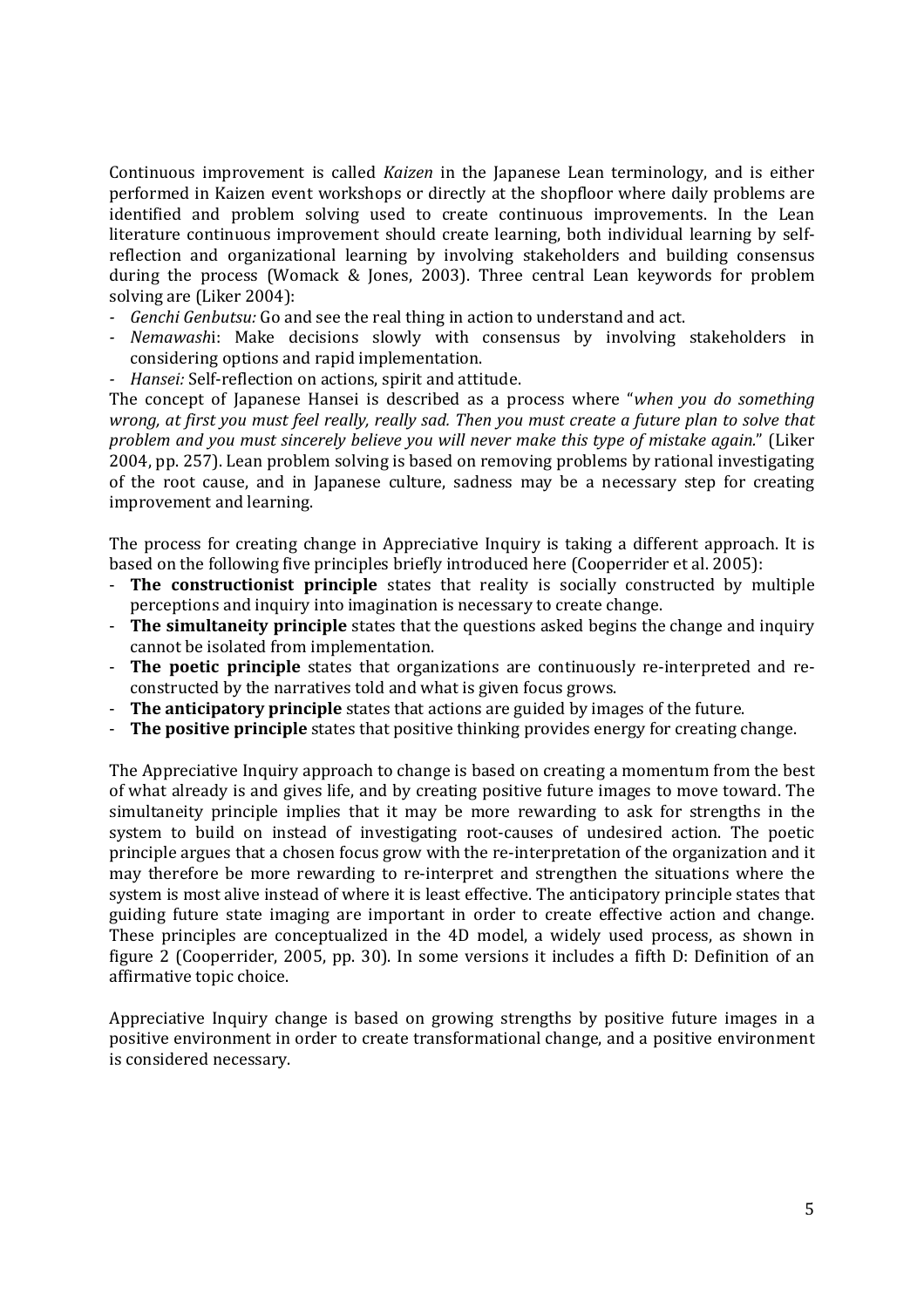

Figure 2: The 4D model of Appreciative Inquiry (Cooperrider, 2005 pp. 30).

#### Asking the Literature: How to Combine Lean Problem Solving and Appreciative Inquiry?

An academic literature review was then carried out to get input on how to combine the two approaches for continuous improvement by searching EBSCO Host Academic Search & Business Source Premier, and Thomson Reuters Web of Knowledge for conference proceedings and journal papers. The result is summarized in table 3. There were no hits on "Appreciative Inquiry" AND "Lean", "Operations Management" or "Production". Note that the literature review did not included books or practitioner journals, which could also have contained relevant material, but this was chosen in order to identify a research gap to address.

| <b>Search Term</b>          | <b>Total hits in</b> | <b>Papers concerned</b> | <b>Papers concerned</b> |
|-----------------------------|----------------------|-------------------------|-------------------------|
|                             | the database         | with discussion         | with combining          |
| "Appreciative Inquiry" AND  | 0 hits               | 0 hits                  | 0 hits                  |
| "Lean"                      |                      |                         |                         |
| "Appreciative Inquiry" AND  | 10 hits              | 0 hits                  | 3 hits                  |
| "Process Improvement"       |                      |                         |                         |
| "Appreciative Inquiry" AND  | 4 hits               | 1 hits                  | 2 hits                  |
| "Continuous Improvement"    |                      |                         |                         |
| "Appreciative Inquiry" AND  | 6 hits               | 1 hits                  | 1 hit                   |
| "Engineering"               |                      |                         |                         |
| "Appreciative Inquiry" AND  | 31 hits              | 5 hits                  | 0 hits                  |
| "Problem Solving"           |                      |                         |                         |
| Total hits (no replicates): | 42 hits              | 6 hits                  | 4 hits                  |

Table 3: Summary of Literature Search on Appreciative Inquiry and Lean Problem Solving.

The majority of the papers that discussed the two approaches were critical towards problem solving and highlighted the strengths of Appreciative Inquiry, emphasizing that a problem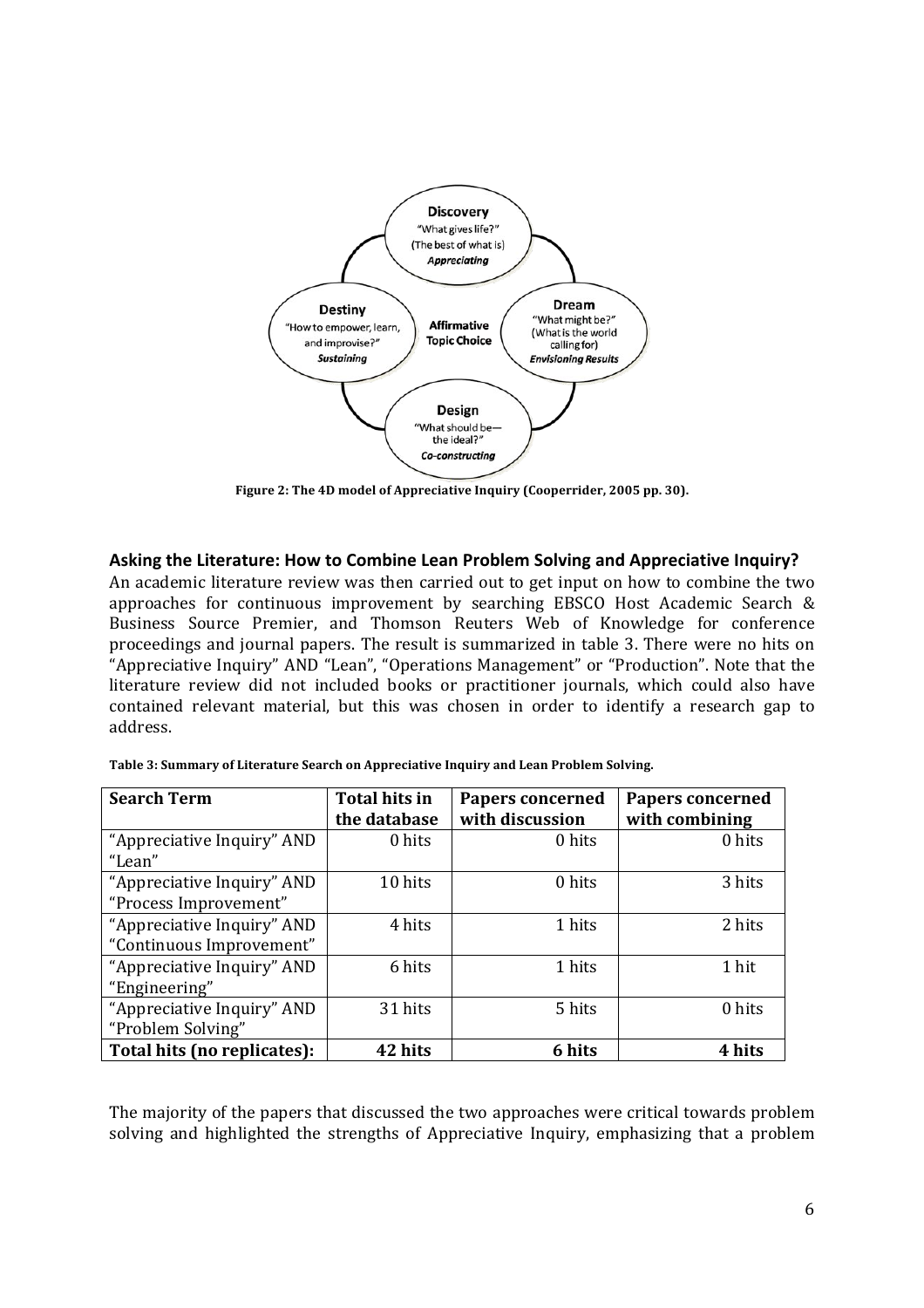solving approach could lead to defensive posturing that discourage action and creative thinking (Barrett, 1995; Neilsen, 2005; Shendell-Falik et al., 2007), as well as inhibit knowledge generation in collaborative work (Phlypo, 2008). Appreciative Inquiry creates opportunities for innovation of processes and ways of working together as well as to create enthusiasm and commitment to the organization, while problem solving does not foster excitement, enthusiasm or generate innovation beyond the defined problem's parameters (Shendell-Falik et al., 2007). The latter is due to the nature of problem solving that starts from a defined problem space set by constraints and boundaries with the solution coming from within the alternatives of these limitations (Avital, 2005). Barrett (1995, pp. 37) adds: *"accepting) the) constraints) that) generated) the) problem) rarely) leads) to) a) permanent) solution;) instead, it often leads to patterns of coping."* In contrast, Appreciative Inquiry uses affirmative reflection and positive affect to lift up the search for ideal possibilities where the most desired solution is picked (Avital, 2005).

Neilsen (2005) introduces another view; that there is nothing wrong with the problem solving approach per se. When at best, both approaches makes the participants experience themselves at their best while achieving the highest levels of collaboration. He argues that that change requires secure organizational attachment that is often not established with problem solving approaches. It is therefore not the process of doing Appreciative Inquiry but the initial interventions of creating mutual trust that is the key to successful change.

Barrett (1995) introduces how a learning perspective can illustrate the effect of Appreciative Inquiry, e.g. that groups using selective self-monitoring focusing on successful outcomes have higher performance. Barrett (1995) stresses the importance of generative learning and thinking outside the accepted limitations, and argues that Appreciative Inquiry creates better learning systems that possess affirmative competence (being able to appreciate positive possibilities and strengths), expansive competence (challenging old habits with higher ideals that inspire to action), and collaborative competence (ongoing dialogue with diverse perspectives).

This summarizes to three types of arguments of the value of Appreciative Inquiry in relation to problem solving:

- More enthusiasm and commitment to change.
- More generative learning systems.
- More creative thinking and a wider solution space.

The papers that were concerned with combining the two approaches were all arguing how to incorporate Appreciative Inquiry into an existing process or method. Ncube & Wasburn (2008) combines Appreciative Inquiry and a Needs Analysis Model in order to increase proactivity of continuous improvement. They state that the combination avoids an overly positive focus at the expense of shortcomings and underlying organizational problems. They argue about the necessity of understanding problem causes, but their case did not incorporate it into their combined concept. Cuyvers (2010) argues how Appreciative Inquiry could support continuous improvement of quality development by changing focus from control to development. He argues about the necessity for still using measurements and structured methods but does not share insights on how to integrate the suggestions into established processes such as the Deming cycle and problem solving. Baaz et al. (2010) describes the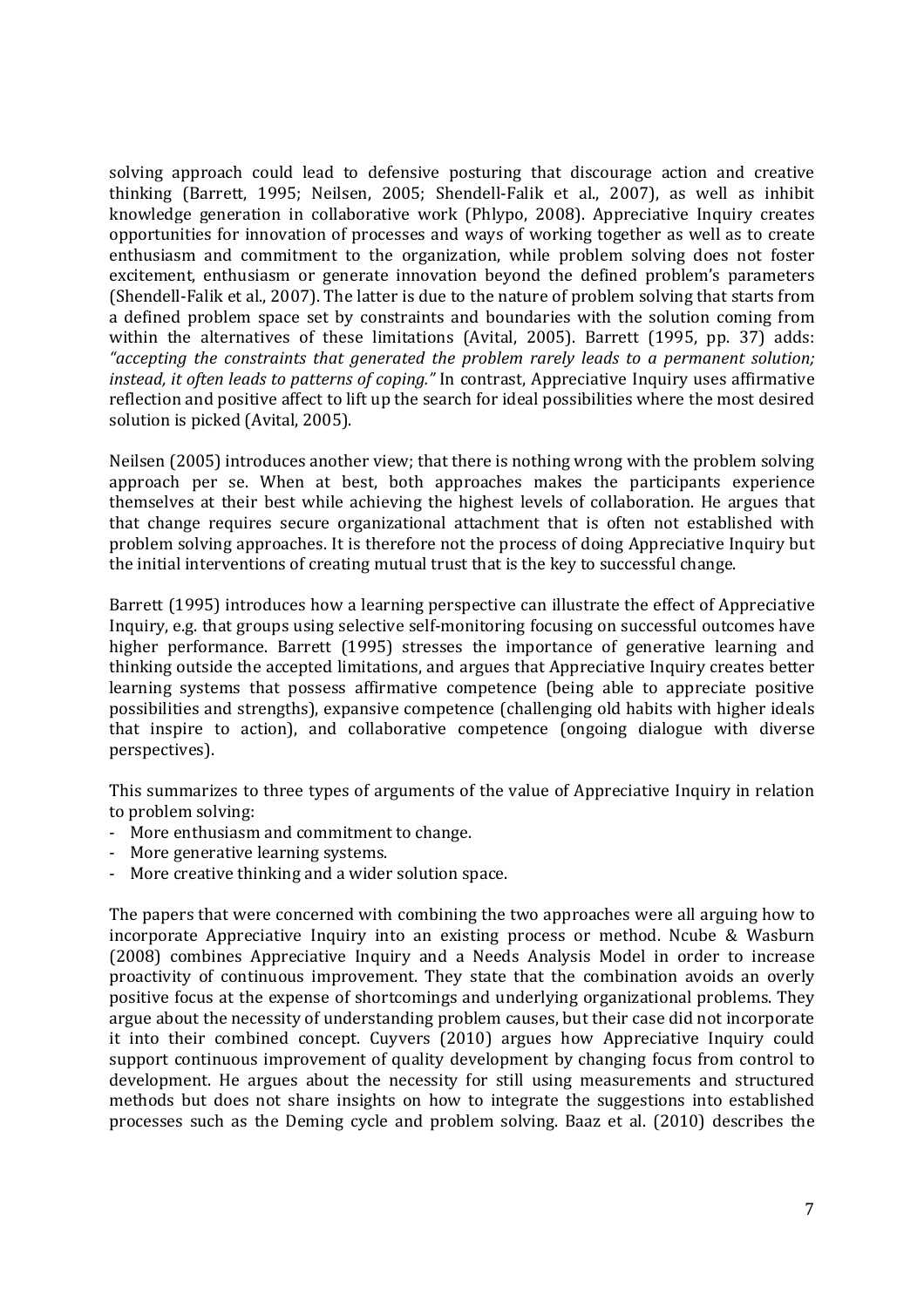combination of Appreciative Inquiry principles with an evaluation method of learning from both excellence and challenges. They show how optimal learning is normally inhibited by an over-focus on the challenges. But, by teaching strength-based principles and incorporating Appreciative Inquiry into the method, they could create workshops with better learning and broader suggestions for improvements. Their combined concept involved cause and effect analysis for both excellences and challenges, and they recommend keeping a balanced focus between the two. For example by letting participants recognize problems and discuss causes but encourage suggestions for improvements and by showing problem-oriented individuals their views will also be considered. Holmberg et al. (2009) describe the use of Appreciative Inquiry for software process improvement and show the difference in underlying assumptions behind improvement and learning compared to problem solving based process improvement such as the DMAIC and IDEAL models. They report difficulties in introducing an Appreciative Inquiry mindset to engineers who appreciate the challenge of solving problems, and found that engineers struggled with expressing themselves in appreciative terms and with exploring hopes and dreams collectively. They were less enthusiastic in the dream and design phases, and they usually easily enjoy the challenge of identifying and solving problems. Holmberg et al. (2009) conclude that the satisfaction of problem solving may impede the use of Appreciative Inquiry in similar environments, and they recommend acknowledging the strengths of problem solving before demonstrating the potential of using Appreciative Inquiry. These papers also highlight enthusiasm, learning, and a wider solution space as the most important contributions from Appreciative Inquiry.

While the papers contribute with recommendations and experience, they do not answer the question of how to combine Appreciative Inquiry with problem solving. This knowledge gap needed to be addressed in the research project. The research question should be answered by developing a combined concept. Because of active engagement from the people at the production facility, a co-creation process was undertaken. By engaging the participants as much as possible in conceptual discussions and by engaging the researcher as much as possible in practical participation, it was hoped that the concept would get the best input from both theory and practice. This also meant using an abductive research approach.

#### **Identifying the Potential of Appreciative Problem Solving**

Before the development of an appreciative problem solving concept was initiated, an inquiry into the possible potential and attributes was carried out to identify its focus. The research question had emerged from a desire at the facility, and that initial attraction was used as the foundation for a workshop to identify the potential of incorporating Appreciative Inquiry into Lean problem solving practices. A condensate of the answers is summarized in table 3.

They show that the concept could potentially address different levels of problem solving:

- The input and environment: Engage more strengths at work & engagement in goals.
- The process itself: More mental energy & better solution process.
- The outcomes: More learning & drive of the desired culture.

This corresponds quite well with to the three categories found in the literature review of enthusiasm, learning and wider solution space.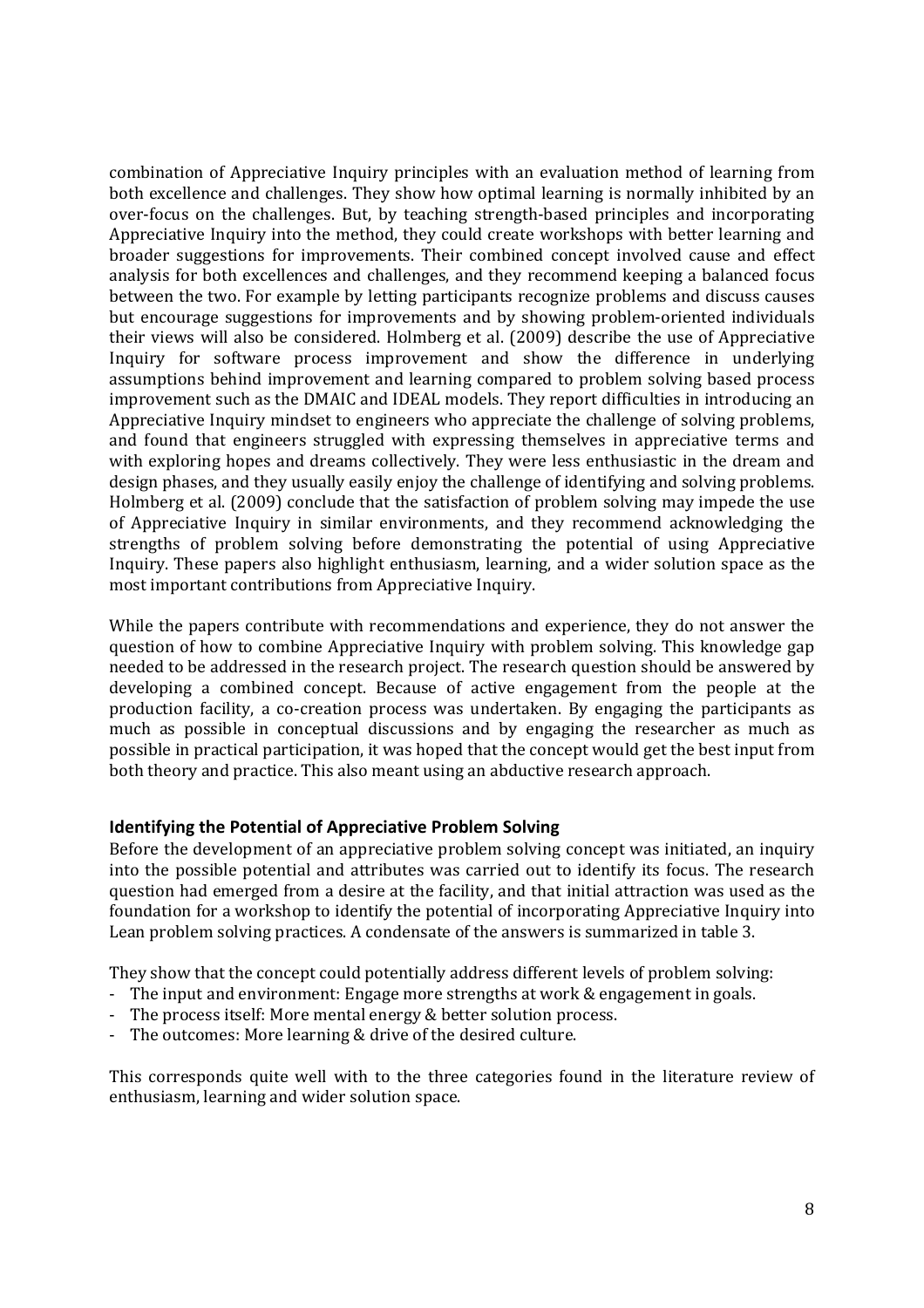| Category                | Potential stated at the workshop                                       |
|-------------------------|------------------------------------------------------------------------|
| Engage strengths better | • Engage people's strengths to bring more competencies into            |
| at the work place       | the work place                                                         |
|                         | • More life and energy                                                 |
|                         | • Better match between competencies and goals                          |
| Create more mental      | • Get people more engaged                                              |
| energy & resources      | • Improve trust and cooperation (social capital)                       |
|                         | • By creating a space for playfulness                                  |
|                         | • Turns short term result focus into long term result focus            |
|                         | • Fun to do what you are good at                                       |
|                         | • By more appreciation of what works well                              |
| More learning           | • Learn from positive deviations & success                             |
|                         | • People improve more when they have fun                               |
|                         | • Better understanding by systematic learning of what<br>already works |
|                         | • Enables learning instead of blame and defensiveness                  |
| Better solution process | • More creativity and a larger solution space                          |
| to create improvements  | • Synergy between people in the problem solving                        |
|                         | • More people get engaged in the process                               |
|                         | • More proactive solutions                                             |
|                         | • Enables a focus on attractive quality not just 'need to have'        |
| Engage in the goal, not | • Structure for more empowerment                                       |
| the task                | • By visionary leadership                                              |
|                         | • Meaningful goals create more engagement                              |
|                         | • Makes people bring their ideas and solutions                         |
|                         | • People stretch more when they want to reach goals                    |
| Drives the desired      | • Use different questions to drive culture and a new focus             |
| culture                 | · Drive a more engaged and cooperative culture                         |

Table 3: Identifying the potential of introducing Appreciative Inquiry to Lean problem solving.

The identified potential in combining Appreciative Inquiry and problem solving is visualized in figure 3. The identified potential shows that there could be different focus areas to choose to expand for the development of a combined concept.



Figure 3: Identified potential of combining Appreciative Inquiry and problem solving.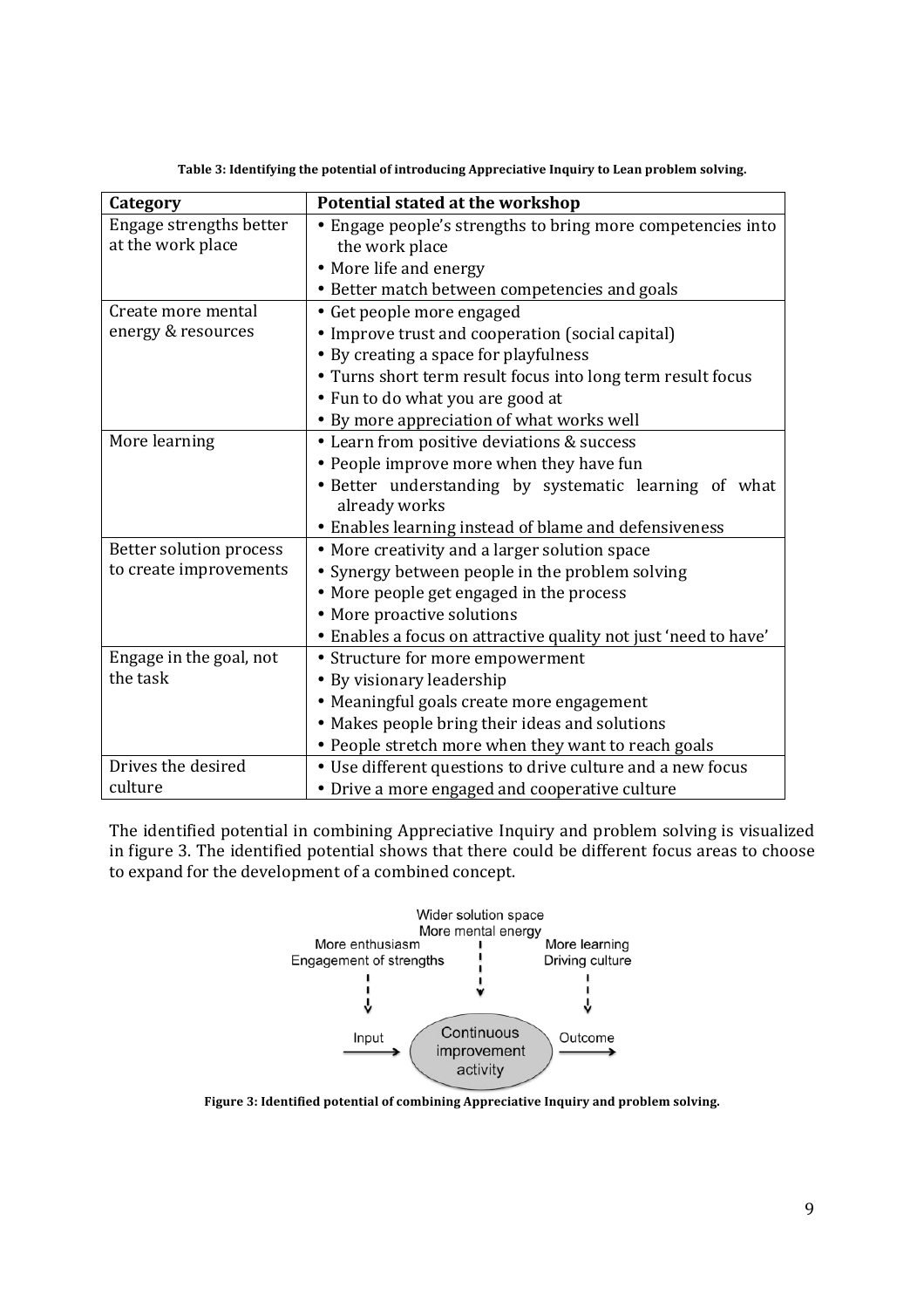In order to get insights that could contribute to the bridging, it was decided to get into the core difference between Lean problem solving and Appreciative Inquiry, namely the process and approach to improvement itself, with their different problem and solution spaces.

A continuous improvement activity can result in two types of learning. The first is adaptive learning of response and coping with environmental demands in order to make incremental improvements (Barrett, 1995), similar to what Argyris (2002) calls single loop learning. The second is generative learning that involves thinking outside the limitations of the problem and going beyond the framework that created the current conditions (Barrett, 1995). Argyris  $(2002)$  describes this as double loop learning, and he explains that it occurs when improvements are carried out by changing organizations' governing values, and then the actions. He stresses that this requires a shift from organizational defensiveness routines to organizational learning routines.

The improvements are not limited to technical improvements but could address the entire work system, such as its participants, technology, management, organization, work processes, and culture (inspired by Smith & Sainfort, 1989; Carayon & Smith, 2000; Kleiner, 2006). And at a systems level it could also address 'invisible' and intangible factors, such as the organizational social capital (Hasle & Møller, 2007) and relational coordination (Gittell, 2000). When a work system is improved through generative double loop learning, the practice can be called work system innovation.

The new business models for production are based on work system innovation rather than adaptive learning. Therefore, optimization of work system innovation was chosen as the goal for the concept in this case. The task to proceed with was therefore to combine Appreciative Inquiry and problem solving into a concept for optimized work system innovation by addressing their different processes for improvements.

#### Appreciative Genchi Genbutsu: Co-creation at the Shop Floor

The chosen approach to generate input for the concept could be called *Appreciative Genchi Genbutsu*: Go and see the real thing in action, when it works best, to understand and expand it. This approach was carried out at the production shop floor to identify practice and experiments with combining Appreciative Inquiry and problem solving. The study took place together with a 14-week Lean implementation commissioned from the central Lean office that had focus on creating structures and introducing tools for systematic problem solving. In the following, three exemplars will be described.

**Can Appreciative Inquiry be used for proactive problem solving?** An operation station at a large automated assembly line had always had a very inconsistent performance with up to 200 stops pr. day. The project manager who was trained in both problem solving and Appreciative Inquiry chose to use the latter to improve the station's performance. She inquired into the situations where the process was at its best, when the station had the fewest stops and the best quality. She found out that at certain times it only had 1-3 stops pr. hour. By identifying the factors that were used when the station worked at its best she found a way to reproduce the better performance and ended up creating a much more consistent performance with only 20-30 stops pr. day, reducing down time with 90 %.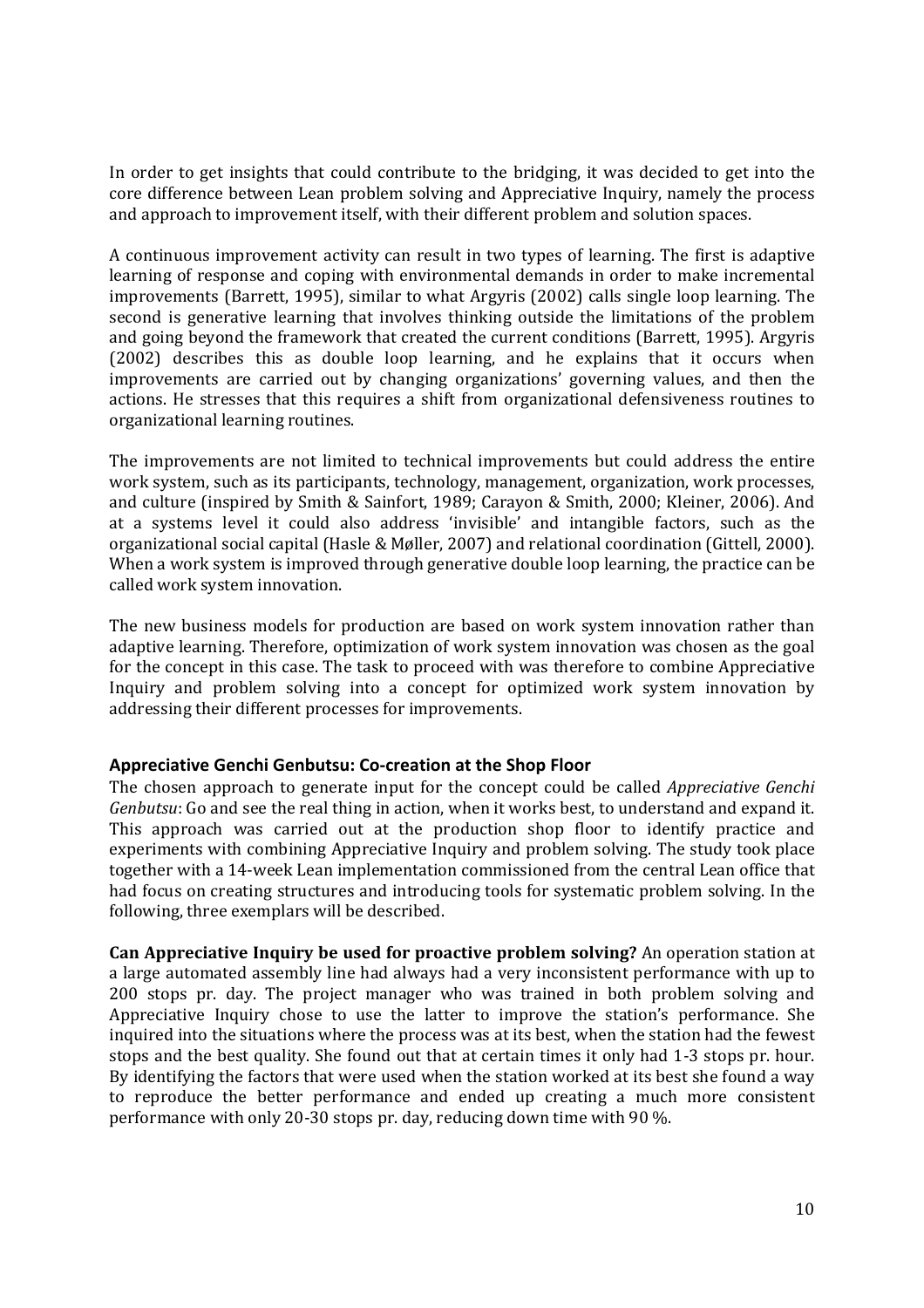The approach of inquiring into the better performance, learning about factors for success, and expanding them in daily operations is one way to use Appreciative Inquiry for proactive technical problem solving by targeting a process and systematically understand and expand success factors. By being proactive and using generative questions during the process, such as inquiring into 'what could be' after understanding 'the best of what is', it could enable double loop learning of being engaged in whole system change instead of just solving a current problem within its predefined boundaries.

**Can a problem solving method be used to learn from success?** After Appreciative Inquiry had been introduced in the factory, they were more focused on learning from success but had no systematic way of doing it in practice. Daily performance boards were still only focused on actions when Key Performance Indicators were below target, 'green' meant ignore and 'red' meant take action.

One team had attempted to incorporate 'the daily success' into their performance meetings to learn from success. Without methods to identify, inquire into, and learn from the situations, the agenda point often created no discussion at all, and when it did it was focused on celebration rather than learning and elevating success factors. Effective learning from success requires identification of occasions, a method for inquiry, and formal structure for capturing and sharing the knowledge (Phlypo, 2008).

Another team experienced a useful method after a successful cross-functional project of introducing a new piece of equipment. The team used a problem solving approach with new questions to look for the root causes of success to initiate improvement. The facilitated investigation created some quite surprising success root causes that were shared with peers and captured for incorporation in future projects. The surprise was not the identified causes but rather that the team shared and highlighted causes that a lean coach later revealed he had tried to introduce earlier without success. Only after experiencing them in practice and systematically investigate them did the team acknowledge their validity. This practice of learning from success therefore contributes with two factors for improving the work system: It creates and captures new knowledge, and it creates an opportunity for knowledge sharing with peers from story telling. The story also highlights how a structured process could be used and that it was found useful to incorporate with a method that people were comfortable and familiar with, in this case a *success expansion* version of the well-known A3 template. As discussed in the previous example, this could also lead to double loop learning by incorporating generative questions.

**Can Appreciative Inquiry be used to solve technical problems efficiently?** In this third example, an interesting discussion arose after experiencing a traditional problem solving activity. A plastic moulding machine had just broken down as the team leader initiated systematic problem solving (cf. figure 1). In the beginning of understanding the problem they did not get any useful information from the involved technicians. It took a while before a colleague gave a clue: The incident was caused by an operator closing the machine too early, but he was too embarrassed to tell. The team leader had learned that problem solving was a 'no blame game' so he investigated on and found that the direct cause to the problem was caused by closure of the machine before heating it up. In his root cause analysis he asked why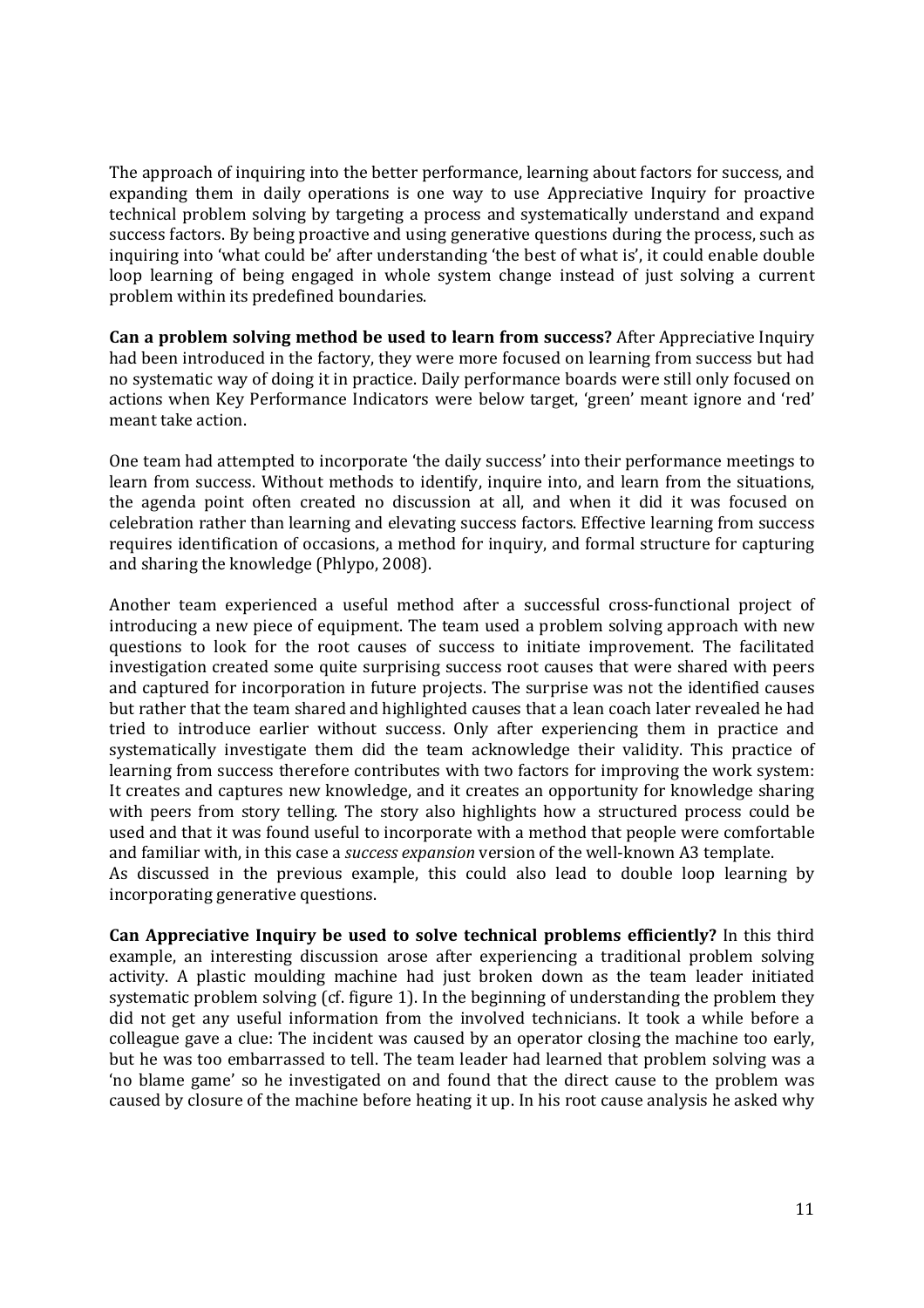the machine was possible to close before being heated up, which lead to the solution of reprogramming the machine to avoid the problem again.

After this, a thought experiment was carried out: Could Appreciative Inquiry have been used instead to solve the problem? The conclusion of the discussion was as follows. After walking through the standard 4D model and asking for 'the best of what is', when it worked better, if something could be learned from other more successful machines, what was wanted instead, etc., the conclusion was that without a root cause analysis for identifying the problem, it would be luck if the Appreciative Inquiry approach would solve the problem as efficiently as problem solving did. As opposed to within a social system, a useful reaction when a problem arises with one machine is rarely to focus on two other machines that performs well and try to expand their success; it was necessary to focus on understanding and solving the problem.

New questions emerged. What had happened, if the technician had not been embarrassed but was instead engaged in creating improvement? What if no colleague gave information about the cause? It became clear that technical problem solving process is a social process that depends on collecting information from people and engaging strengths in the team. What could have happened if the process had continued with the generative question 'what could be' instead of stopping at the first apparent root cause? Could some of these elements from Appreciative Inquiry maybe be combined with problem solving? This will be touched later.

In the next section the learnings from the shop floor study about ways of combining and approaching work system improvement are presented.

#### Three improvement lenses: Problem solving, success expansion, proactive development

As a result of the observations at the shop floor, three approaches to continuous work system improvement were defined. Within each of the approaches different methods could be used. Three methods from either Appreciative Inquiry or problem solving were observed: Root cause analysis, discovery of success factors, and dream of the future state. Figure 4 shows an overview of the three approaches and the methods observed during the study.



**Figure 4: Three approaches to work system improvement, and an overview of methods observed.**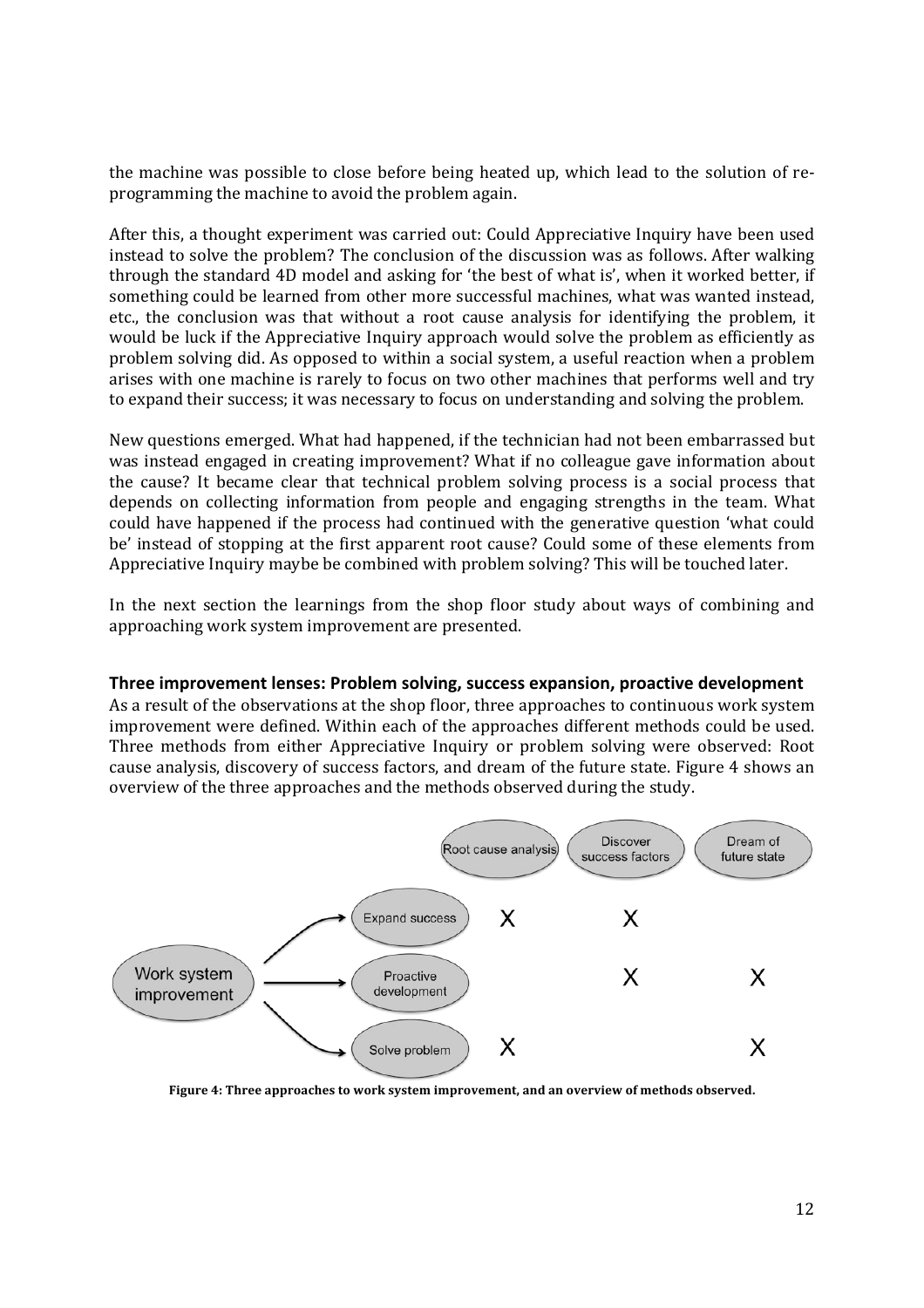**Success expansion:** Improvement initiated by a positive deviance or success that is inquired into in order to learn and expand the success.

In the study, success expansion was carried out by structured root cause analysis as well as discovery methods from Appreciative Inquiry for expanding success factors, such as interviews and structured dialogue processes.

**Proactive development:** Proactive improvement that is initiated by an idea or opportunity for improvement.

In the study, proactive development was observed carried out by discovery and expansion of success factors and by a future state dream process.

**Problem solving:** Improvement initiated by a negative deviance that is addressed in order to solve and improve the situation.

Problem solving was carried out by using root cause analysis and by using a future state dream process.

The use of all these three approaches can expand the opportunities for continuous work system innovation. Most traditional problem solving approaches only focus on reactive problem solving, and miss the opportunities in proactive development and success expansion. Traditional Lean is concerned with both proactive (e.g. Kaizen events with future state mapping, Liker, 2004) and reactive problem solving, but is often most focused on reactive problem solving while gradually raising targets to be able to identify and respond reactively to new problems. Processes based on benchmarking or best practice are focused on success expansion, but they are not used for continuous improvement. Appreciative Inquiry processes are most often proactive and focus on expanding success factors toward a future dream, but are not concerned with reactive continuous improvements from identified problems or success.!

These three approaches are ways to initiate continuous improvement of the work system. Each was found able to create both adaptive learning and generative double loop learning. More research is necessary to understand if any of the approaches are better than others at creating work system innovation. An observation was that future-oriented questions often initiated more generative learning than past-oriented questions, and that the biggest difference for work system innovation was whether a generative and future-oriented process was initiated or if the process only was focused on eliminating causes. A deeper understanding was acquired by looking into the differences in the process.

#### **Appreciative Problem Solving**

The discussion about Appreciative Inquiry in problem solving cases was initiated during the shop floor study. A conclusion from the study was that the employees found root cause analysis inevitable for many cases of problem solving. At the same time, the process of Appreciative Inquiry was also found useful for solving some problems in a technical context, and could even contribute with engagement of the social system in creating improvements.

A deeper look into the two different processes revealed how they could be combined. Figure 5 shows a schematic illustration of the basics in a root cause based problem solving process.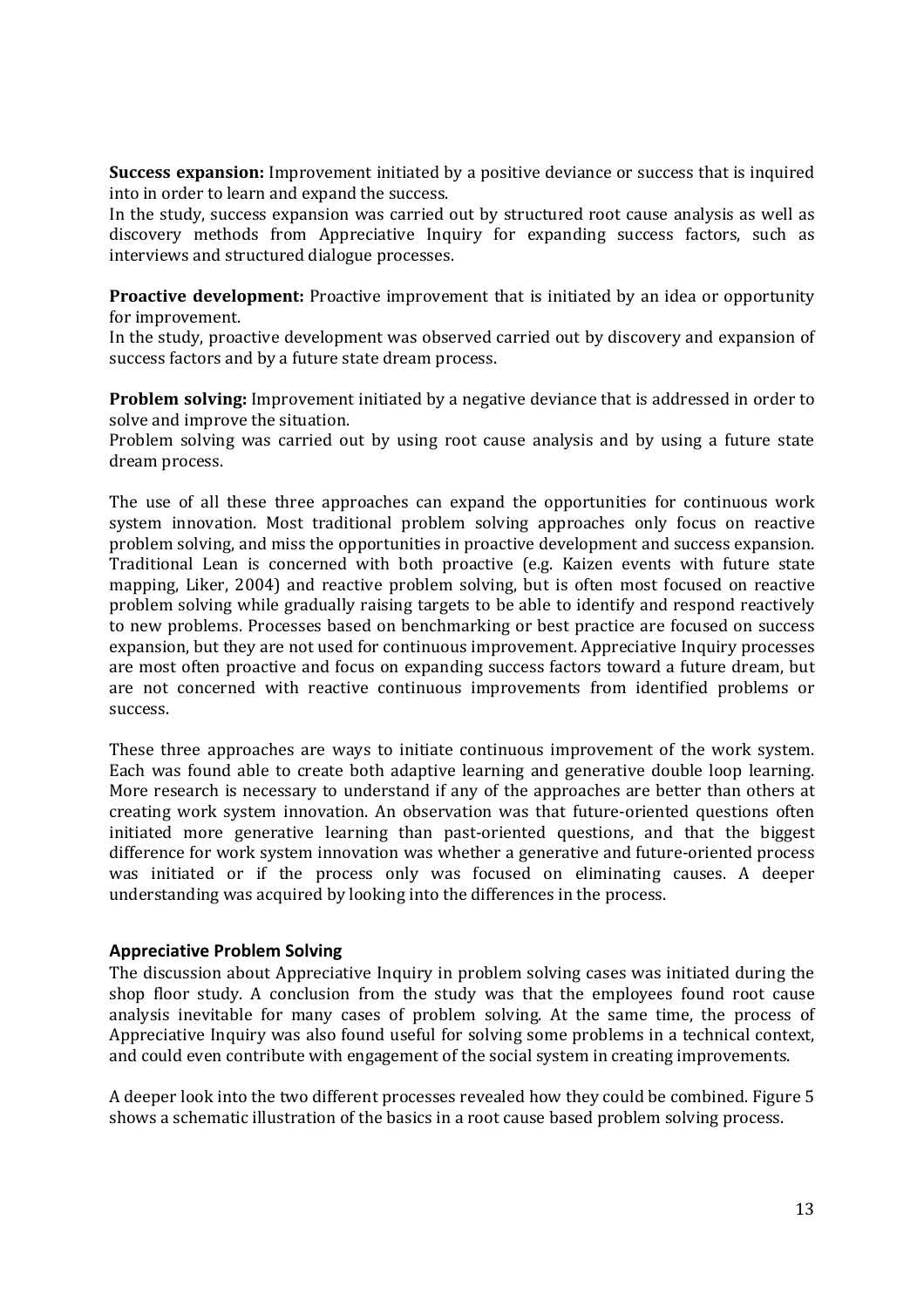

Figure 5: A schematic illustration of the basics in a root cause based problem solving process.

By targeting the direct cause and then the root cause (cf. figure 1), this process works well for many technical problems and is often very efficient because of its direct approach of understanding the system and the problem. The result is often limited to single loop learning because the root cause analysis is based on the existing boundaries of the problem, and execution of the process if often not very engaging.

Figure 6 shows a corresponding illustration of a simplified Appreciative Inquiry based problem solving process.



**Figure** 6: A schematic illustration of the basics in an Appreciative Inquiry problem solving process.

This process is initiated by inquiring into the system when it is most alive and effective, and then it creates change initiated by a future state dream without having to identify the root cause of the problem. This process has the advantage of engaging the social system and of asking generative questions that can optimize double loop learning. In a technical context, it can have the pitfall of not addressing a direct way of solving the problem.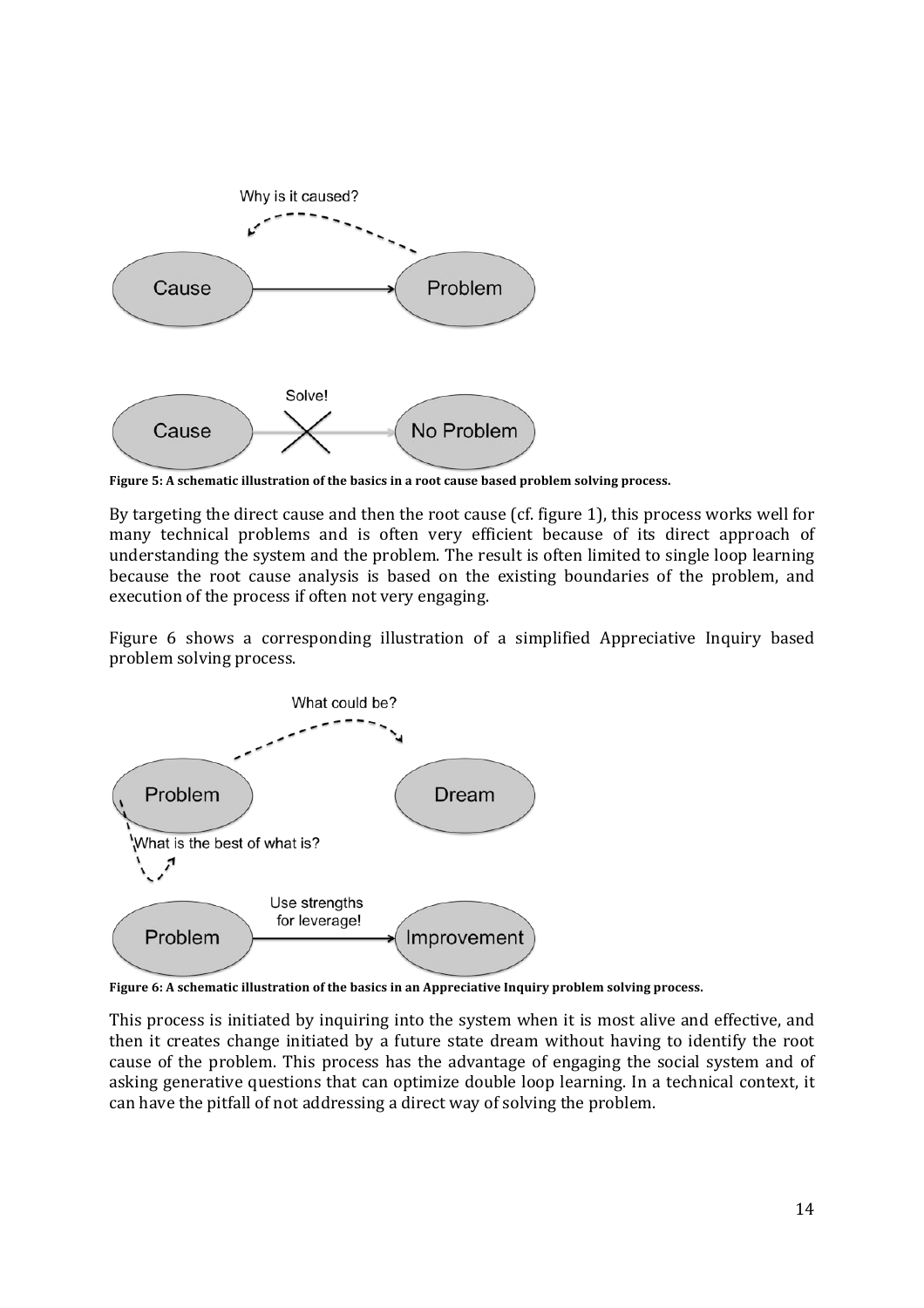As described, both processes are usable for improvement. In the Appreciative Inquiry literature, problem solving is often regarded as being more useful for technical problems and Appreciative Inquiry for social and more complex issues (Holmberg, 2009). This view is supported by the observations and discussions during the shop floor study.

What if the system is both social and technical? Could the two processes then be combined in order to get the best from each? This was done by a synthesis of the two process representations, and called Appreciative Problem Solving as shown in figure 7.



**Figure** 7: A schematic illustration of the basics in Appreciative Problem Solving.

Appreciative Problem Solving is combining the inquiry of 'the best of what is' with a root cause analysis to understand the system, and then it used the 'what could be' future state dream to generate improvements aimed at double loop learning. Seen from a process oriented perspective it incorporates the best of the two approaches to optimize generative learning. Furthermore, it would allow for the use of applying the Appreciative Inquiry principles to increase learning and enthusiasm in the activity. It is therefore one answer to the question of how to combine Appreciative Inquiry and problem solving for optimized work system innovation.

The model is currently tested empirically at the production facility in order to further explore the combination of Appreciative Inquiry and Lean problem solving in practice.

#### **Conclusion**

This paper identified the state of the art within the academic literature, and concluded that no studies had previously described the combination of Appreciative Inquiry and Lean or any other problem solving approach for continuous improvement.

The potential for introducing Appreciative Inquiry to improving problem solving was found to be more enthusiasm, learning, and a wider solution space.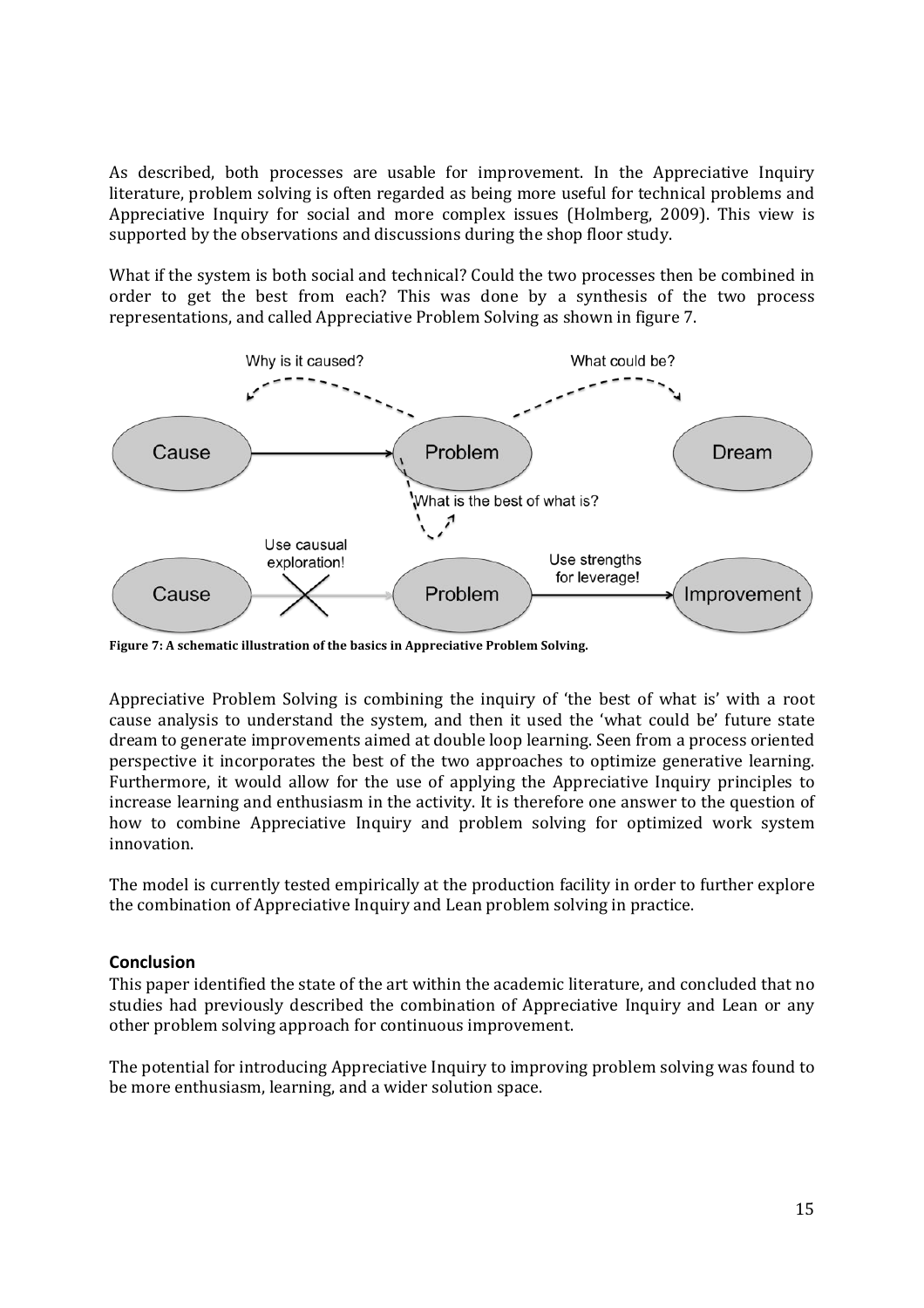The question of how to combine Appreciative Inquiry and Lean problem solving for optimized work system innovation was answered in two ways:

- By introducing three approaches to continuous improvements that combined the approaches used in Appreciative Inquiry and problem solving.
- By introducing a framework for Appreciative Problem Solving that combines the basic processes within Appreciative Inquiry and problem solving.

Further studies are necessary to add knowledge to the emerging concept of Strength-based Lean and to investigate the practical use of the presented ideas.

#### **Acknowledgements**

I would like to thank Novo Nordisk DMS, D&S, and CLO for their engaged contributions to the project, in particular: Bo, Rasmus, Mette, Shahir, Mikkel, Charlotte, and Michael.

I would also like to express my gratitude to Henrik Kongsbak for his supervision and great contribution to the emerging field of Strength-based Lean, and to Niels Møller for his invaluable supervision with theoretical discussions, scientific guidance, and inspiring stories.

#### **References**

Argyris, C. (2002). Double-Loop Learning, Teaching, and Research. *Academy of Management Learning and Education, 1, 206 -218.* 

Avital, M. (2005). Innovation in information systems education: accelerated systems analysis and design with appreciative inquiry - an action learning approach. *Communications of the Association for Information Systems, 15, 289-314* 

Baaz, A., Holmberg, L., Nilsson, A., Olsson, H. H., & Sandberg, A. B. (2010). Appreciating Lessons Learned. *IEEE Software, 27, 72-79.* 

Barrett, F. J., (1995). Creating Appreciative Learning Cultures. *Organizational Dynamics, 24,* 36-49.

Bushe, G. R. & Kassam, A. F., (2005). When Is Appreciative Inquiry Transformational? A Meta-Case Analysis. *Journal of Applied Behavioral Science, 41,* 161-181.

Carayon, P., & Smith, M. J. (2000). Work organization and ergonomics. *Applied Ergonomics, 31,* 649-662.

Cooperrider, D. L., Whitney, D., and Stavros, J. M. (2005). Appreciative Inquiry Handbook - For Leaders of Change. *Crown Custom Publishing.* 

Cuyvers, G. (2010). Appreciative Inquiry as a foundation for quality development. *Review of Research and social Intervention (Revista de Cercetare si Interventie Sociala), 30, 39-52.* 

Gittell, J. H. (2000). Organizing work to support relational co-ordination. *International Journal* of Human Resource Management, 11, 517-539.

Hansen, D. & Shaked, D. (2012). Strength-based Lean Six Sigma. Non-published conceptual paper. Available from the author.